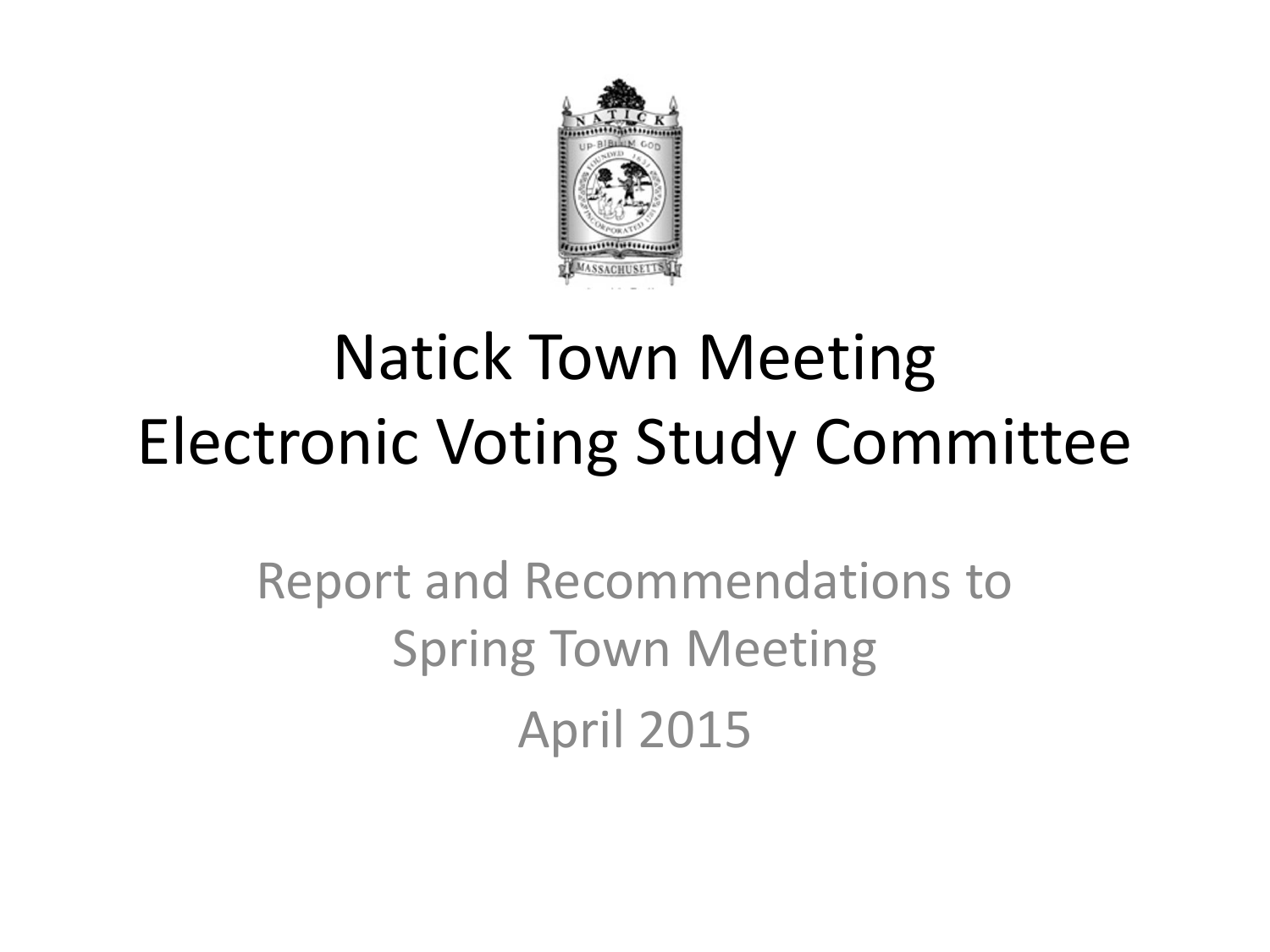## Committee Members

- Richard Sidney, Chair
- P.J. McNealy, Vice-Chair
- Harriet Merkowitz, Secretary
- Paul McKinley
- Patrick Hayes
- Joseph Sinko
- Ex-officio, non-voting members
	- Frank Foss, Moderator
	- Diane Packer, Town Clerk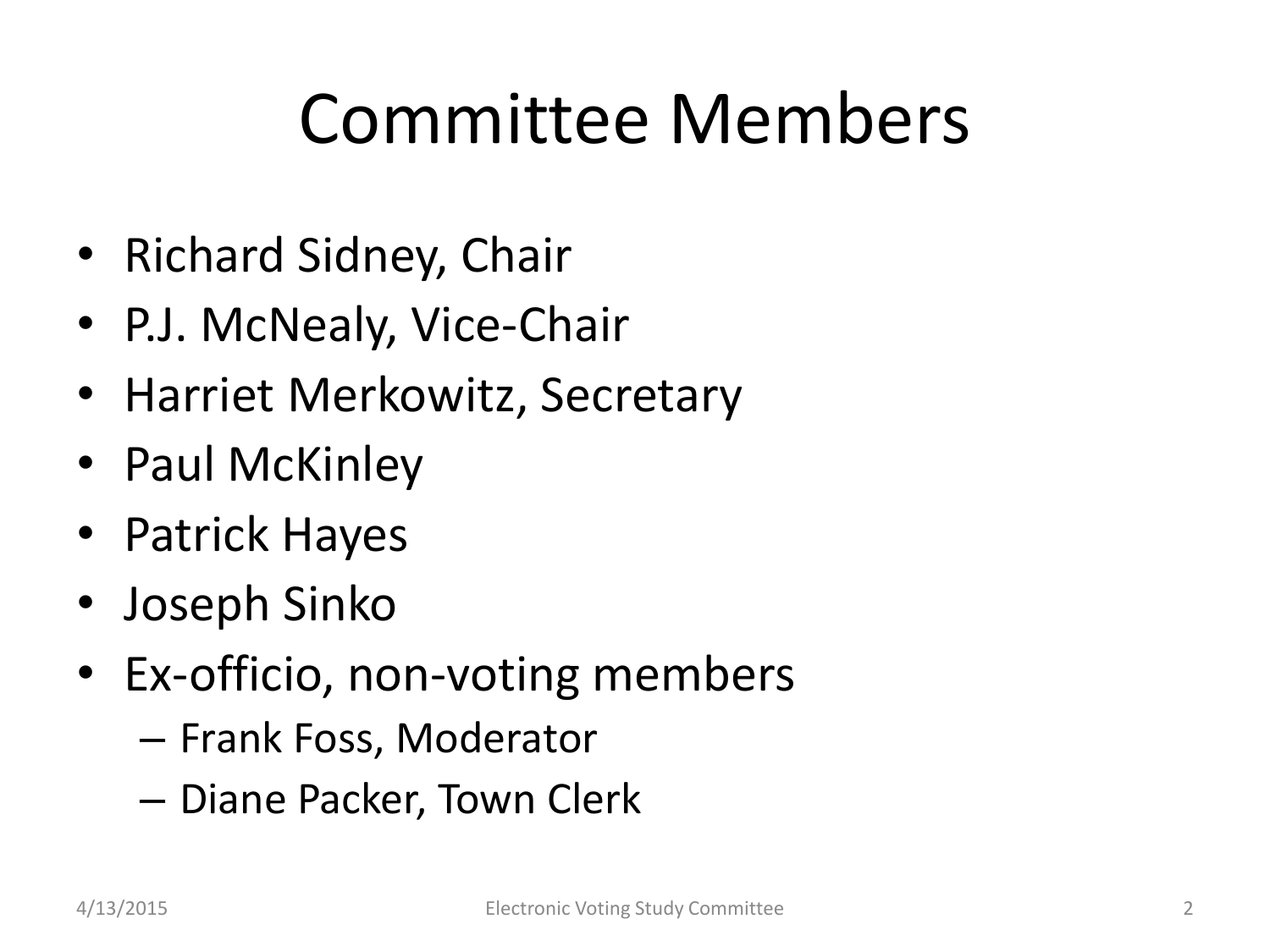# Committee's Charge

Pursuant to vote of the the 2014 Spring Town Meeting of favorable action on Article 41:

"To study the subject of electronic voting by Town Meeting members and to submit a report with recommendations to Town Meeting no later than the 2015 Natick Spring Annual Town Meeting."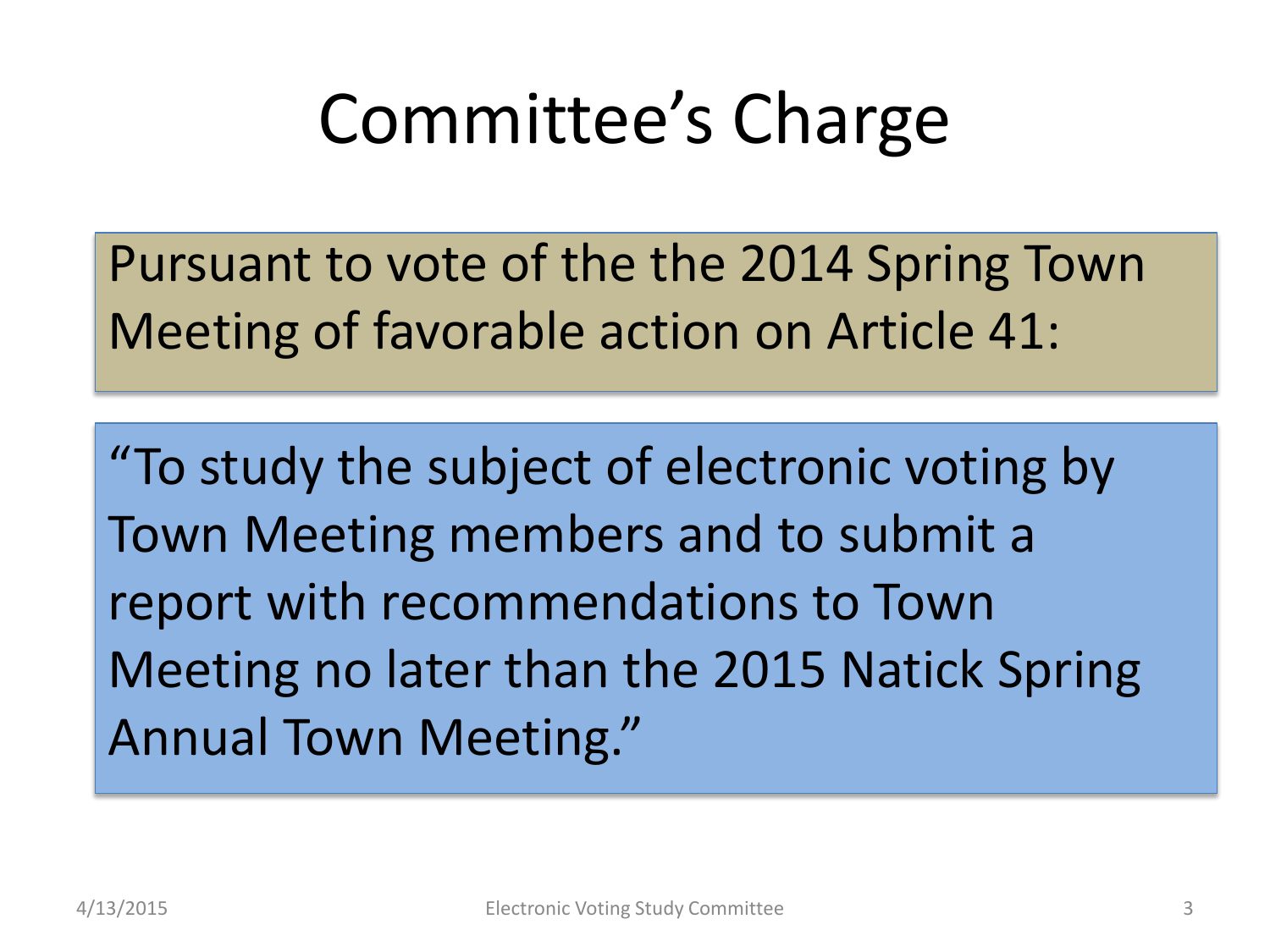# Committee's Objectives

| What Are We<br>Trying to<br>Solve | • Some feel that Town Meeting takes too long<br>No record of actual vote counts (unless a<br>$\bullet$<br>teller vote is required) |
|-----------------------------------|------------------------------------------------------------------------------------------------------------------------------------|
| What Will TM<br>Get               | • More efficient voting<br>• Clear, accurate recording of votes<br>Increased accountability<br>$\bullet$                           |

What are Measures of **Success** 

- Votes are accurately recorded
- Votes are reported on the Town web site
- Shortening of Town Meeting Sessions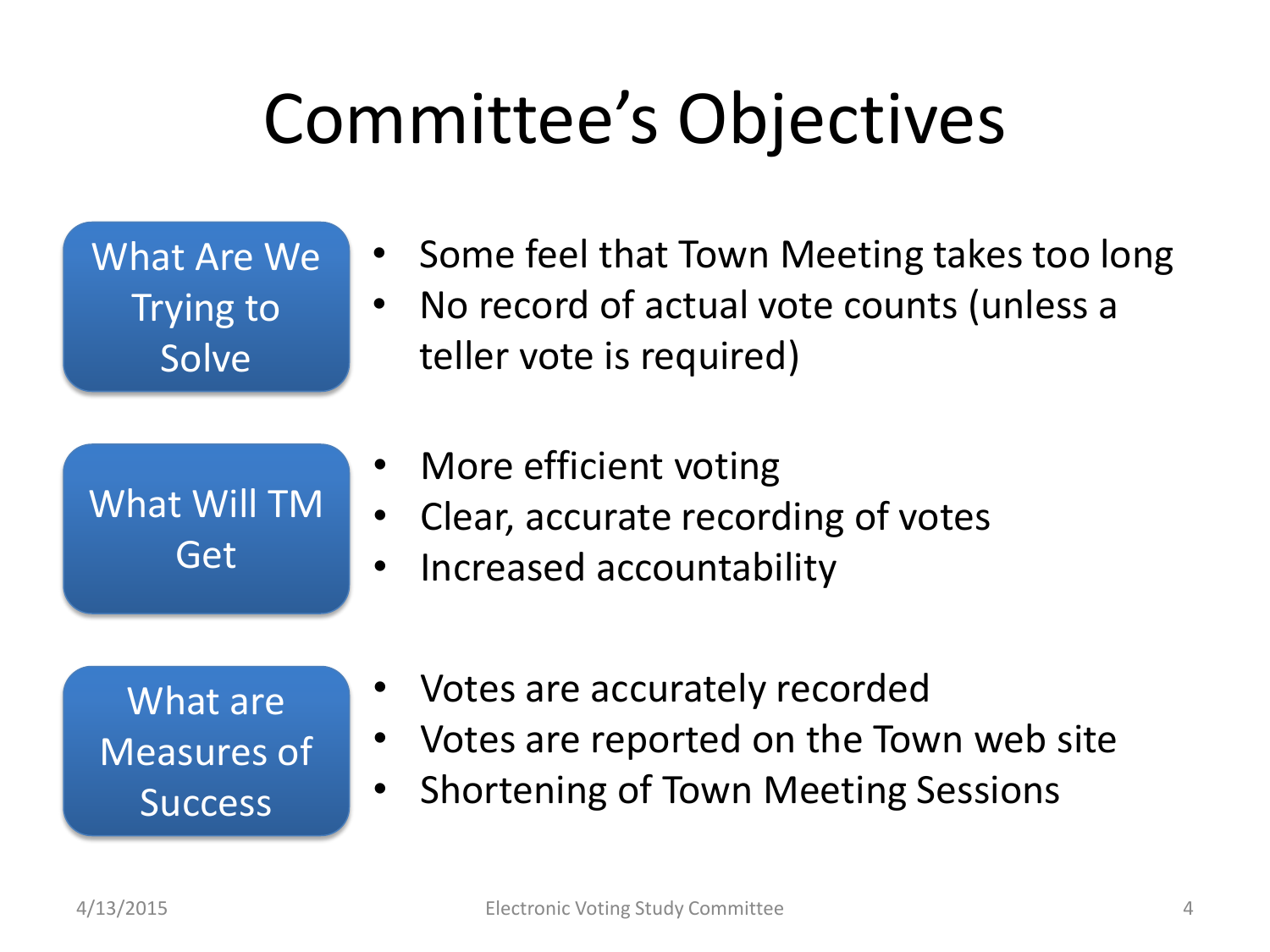## Focus of Committee Efforts To Date

- Committee formed on July 15, 2014
- Has met 10 times

- Has gathered information about:
	- Vendors
	- Approximate Costs
	- Processes used by other towns
	- Possible benefits
- Seen a vendor demo of a system
- Arranged for a vendor demo for Town Meeting

• Prepared recommendations, a report and actions for Town Meeting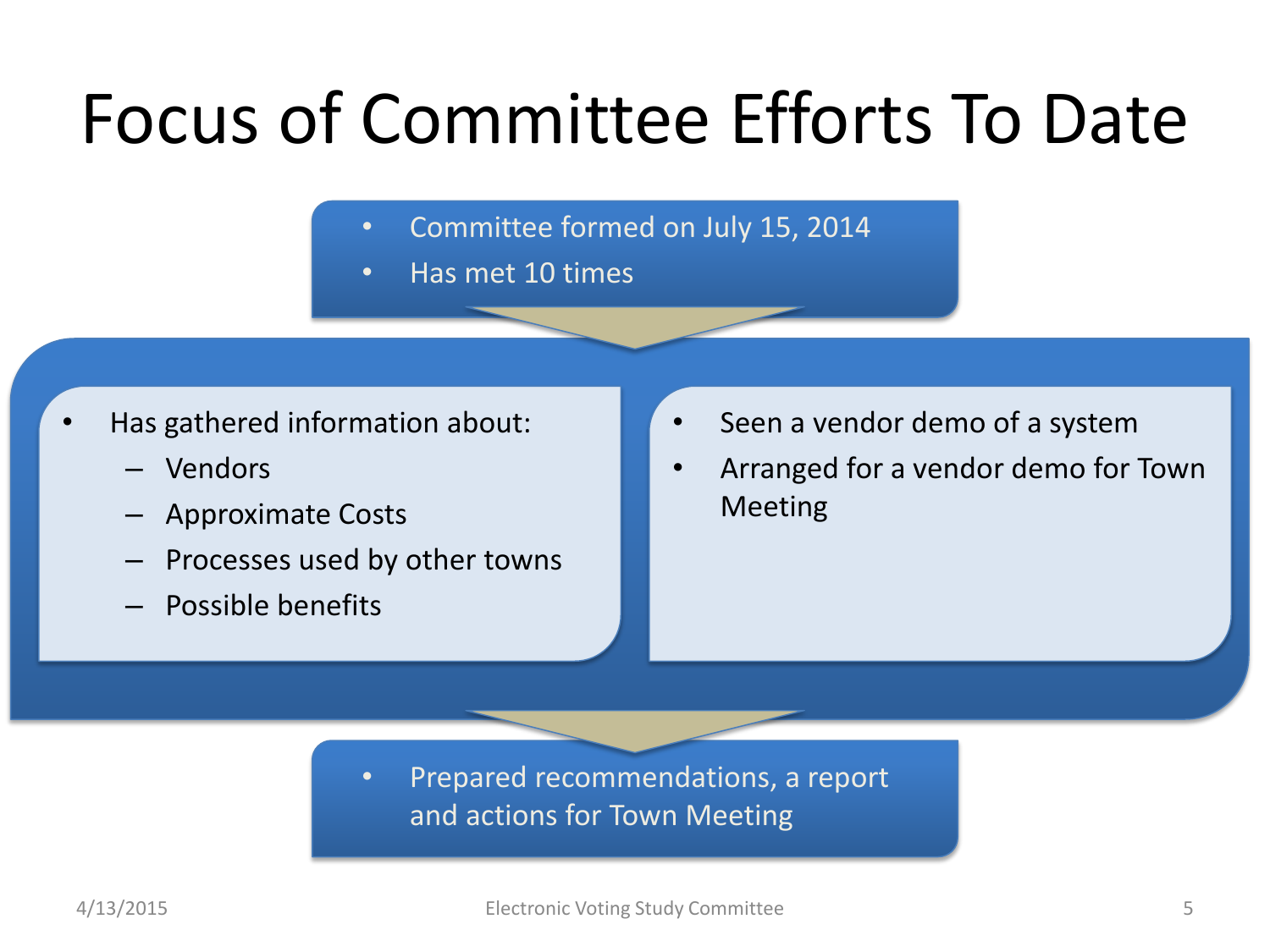### Recommendations

Adopt Electronic Voting for all votes of Town Meeting 1

• including procedural votes

- Start with the Fall 2015 Annual TM
- Report voting results on the Town's web site
- Create Handbook and Procedure Guide for Town Meeting, the Town Clerk and the Town Moderator

Lease the equipment, with operational personnel provided through a Service Contract 2

#### *Full report handed out as you entered*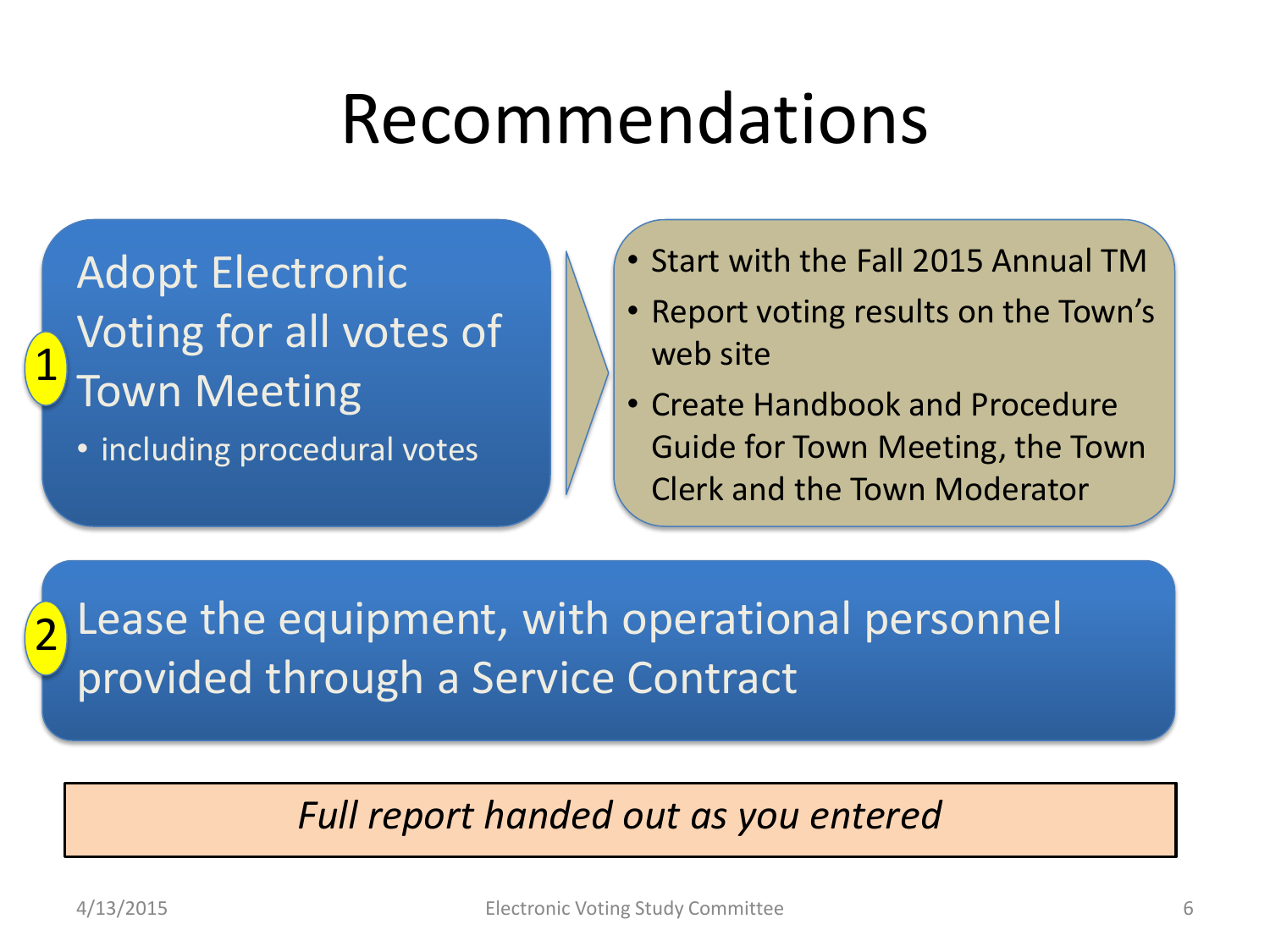# Cost Comparison

#### **Lease (Recommended)**

- Approx \$12,000/year for up to 16 sessions
- Additional sessions approx \$300/session
- No cost for maintenance, upgrades, training, etc.
- Vendor ensures that equipment works
- Lease is all-in cost, including personnel

#### **Purchase (Not Recommended)**

- Between \$13,000 and \$26,000
- Staff training required, approximately \$1,500
- Annual maintenance approximately \$2,500
- Possible staff overtime to run equipment
- Possible miscellaneous costs for monitors, switches, cables, batteries, etc.
- Additional skills to diagnose equipment and/or communications issues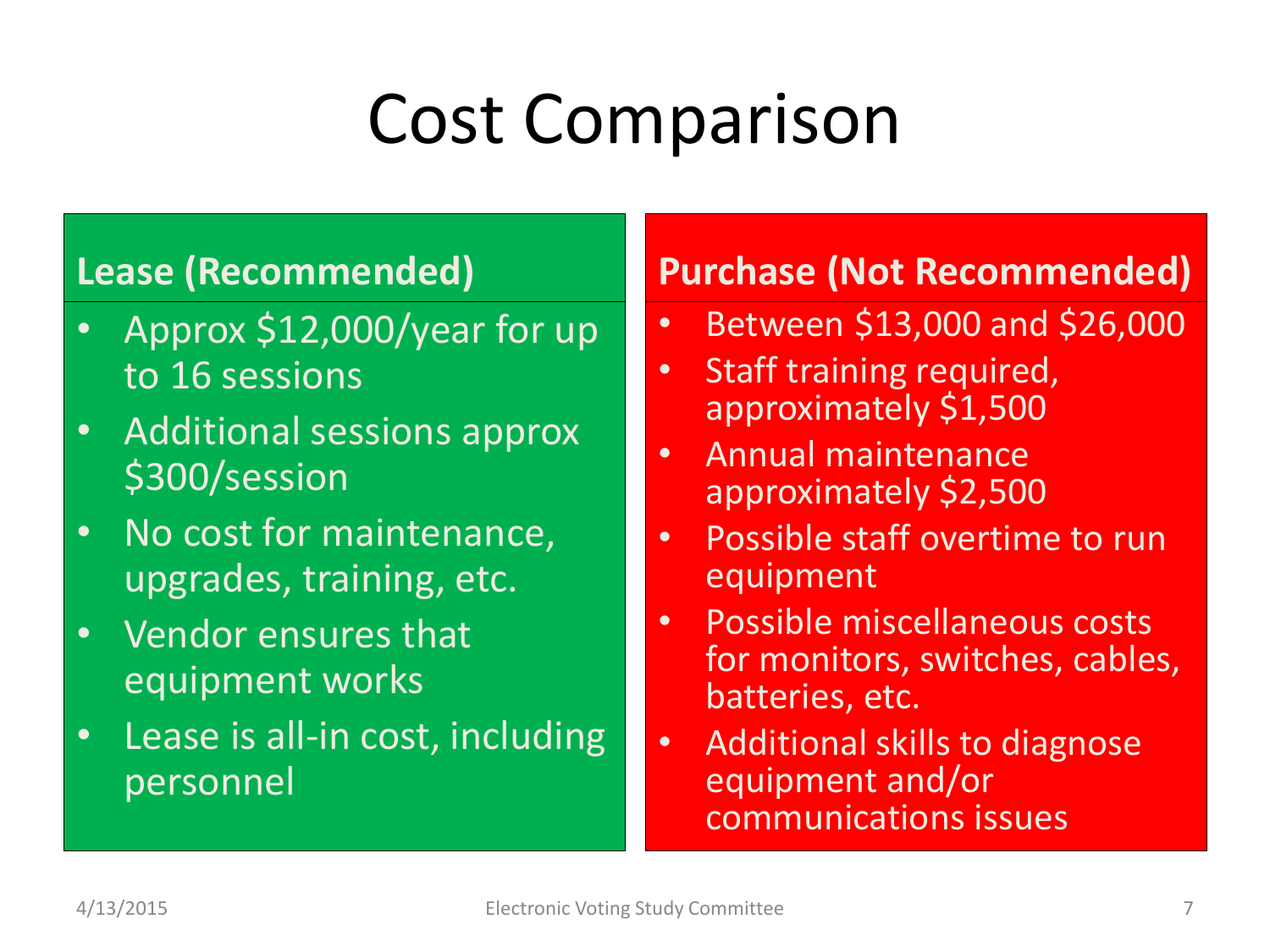# Pros and Cons

### • **Improve voting methods**

- **Improve accuracy in the records of the Town Meeting**
- **Increase accountability to the Citizens**
- **Improve effectiveness of Town Meeting process**

### • **Introduce concerns about:**

- ease of use
- Security
- Illegal voting by proxy
- **Incur financial costs and operating burdens**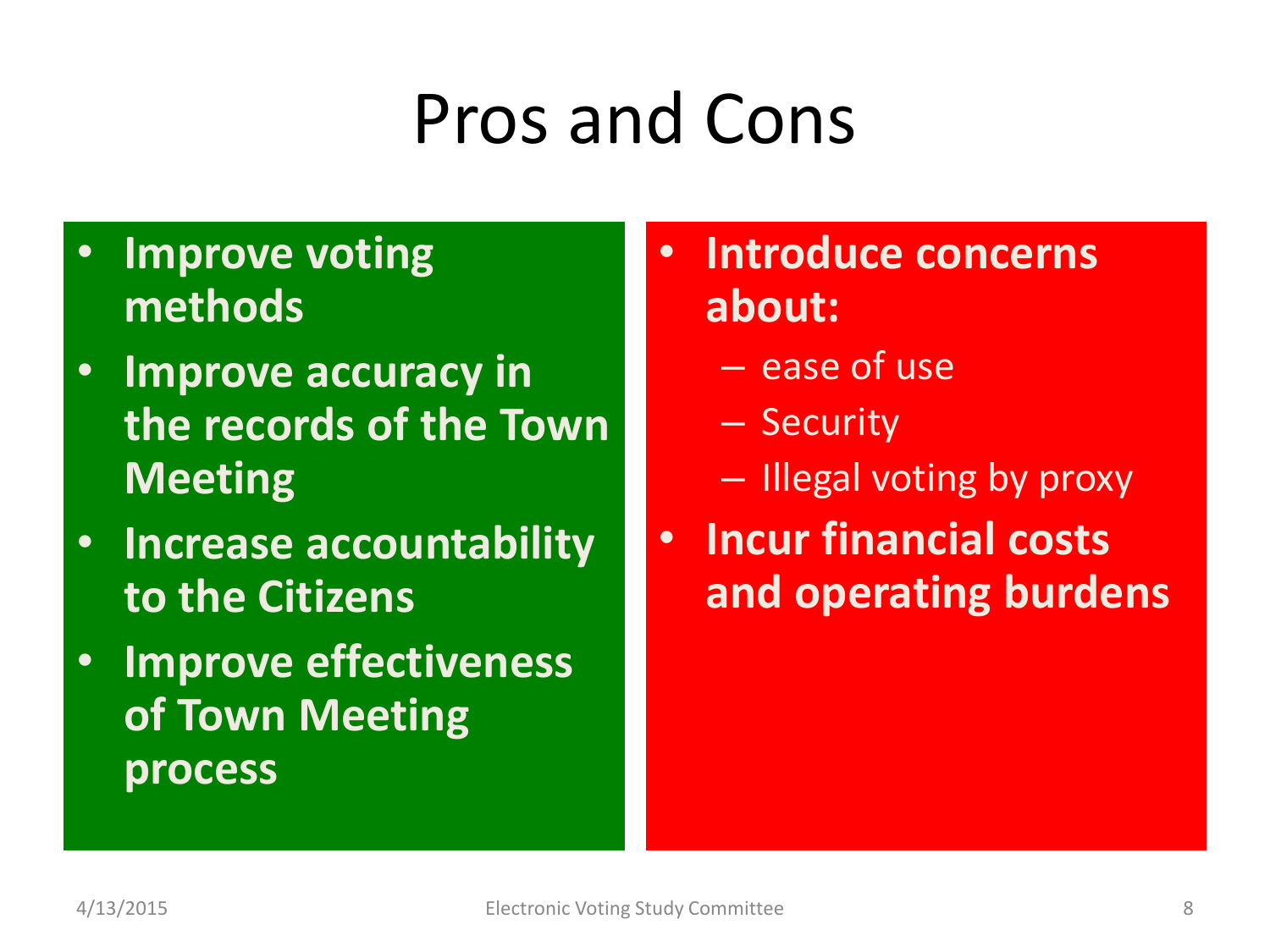# Article 24: Amend By-law Article 3

- Currently, Article 3 requires a 2/3 vote to use technology
	- If funds are appropriated and spent, requiring 2/3 vote could mean spent money is wasted
- Enabling legislation only.
	- Amendment does not require that Town Meeting spend money
- Amendment requires that electronic voting be used, *when available*
	- Available means funded, acquired and operating correctly
- When not available, current rules for voting apply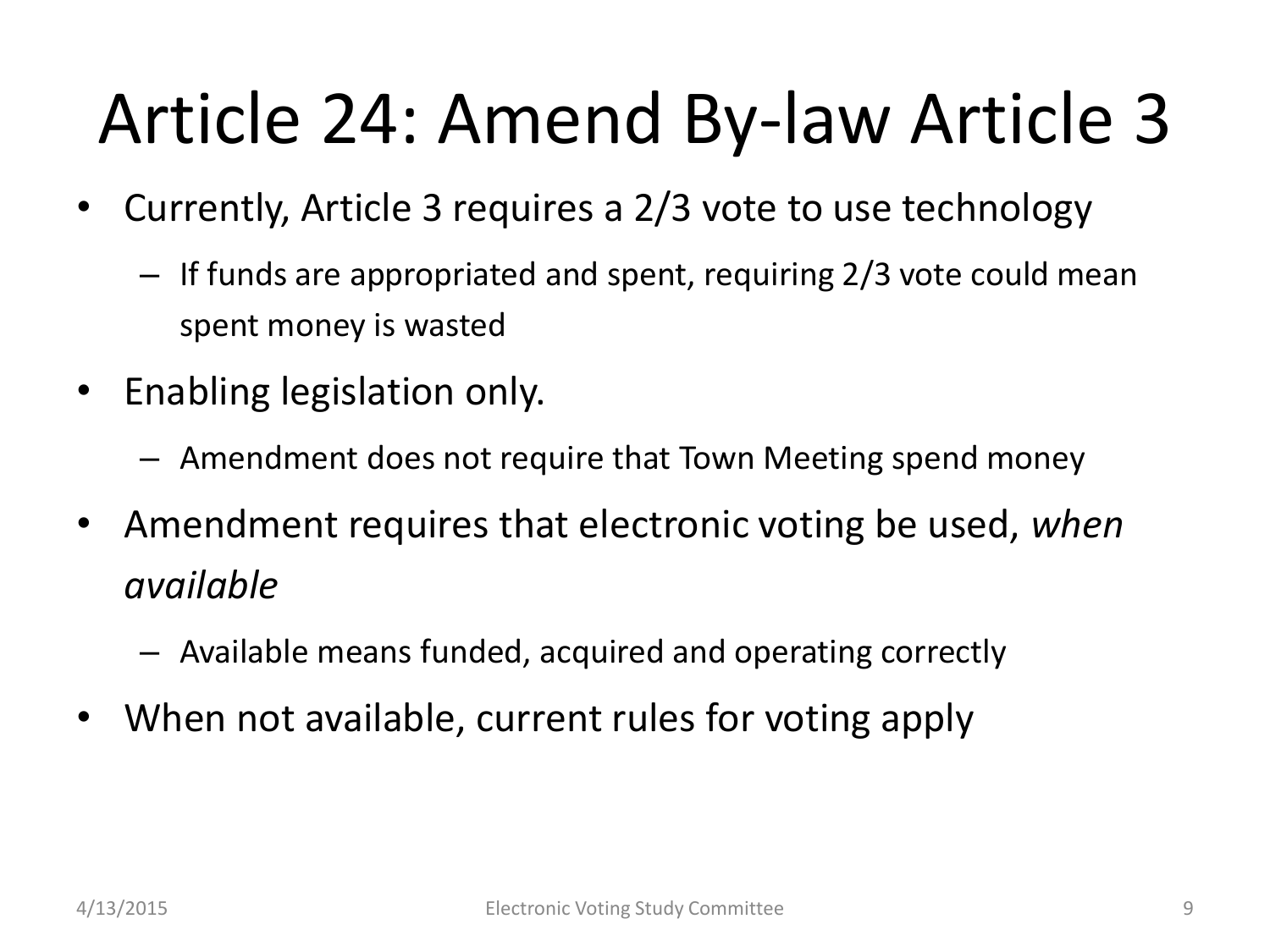# Article 25: Appropriate Funds

- Request \$15,000
	- Committee recommends lease plus operational services
	- Lease may include services to operate equipment
	- Technology to be available for Fall 2015 Annual Town Meeting
	- Vendor and financing determined by Procurement Officer & Committee (see Article 26)
- Appropriation will appear as a separate line item in Town Clerk's budget, restricted to this purpose
	- Any unused funds will fall to Free Cash
- Future appropriation requests will appear in the Town Clerk's budget within the Omnibus Budget Article
	- Separate warrant article submitted this year to allow for Town Meeting debate.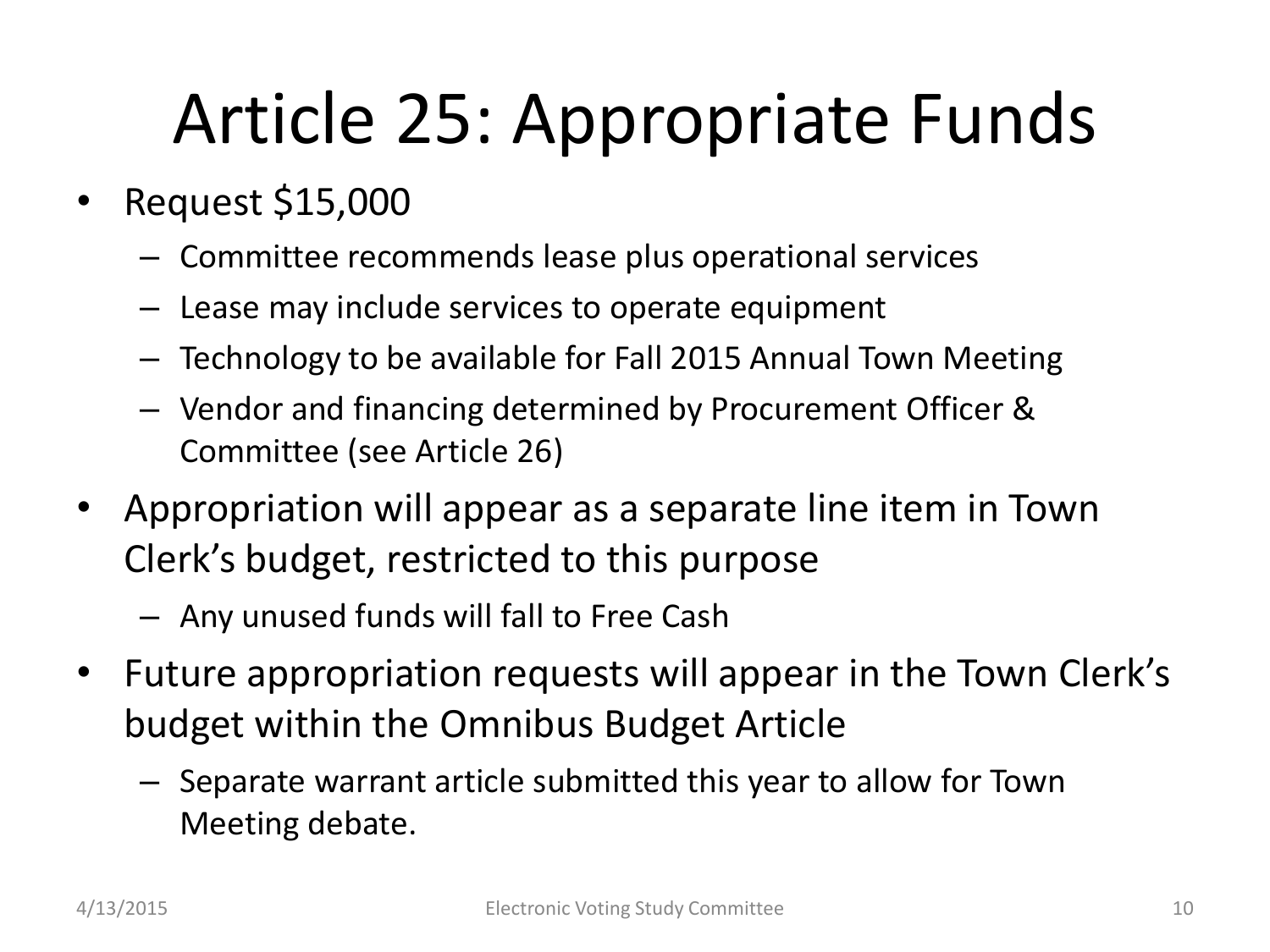### Article 26: Extend Committee's Term

- Through Spring 2016 Annual Town Meeting
- Aid the Procurement Officer in:
	- Preparing RFP & evaluating responses including final determination of purchase or lease
	- Evaluate Service Contract for support or to train in-house personnel
	- Select an appropriate vendor
- Document appropriate processes for managing the technology
	- to distribute and collect devices
	- to publish votes
	- for voting challenges
	- for equipment failures, etc.
- Create a Handbook for Town Meeting Members
- At Spring 2016 Annual Town Meeting, report about TM experience